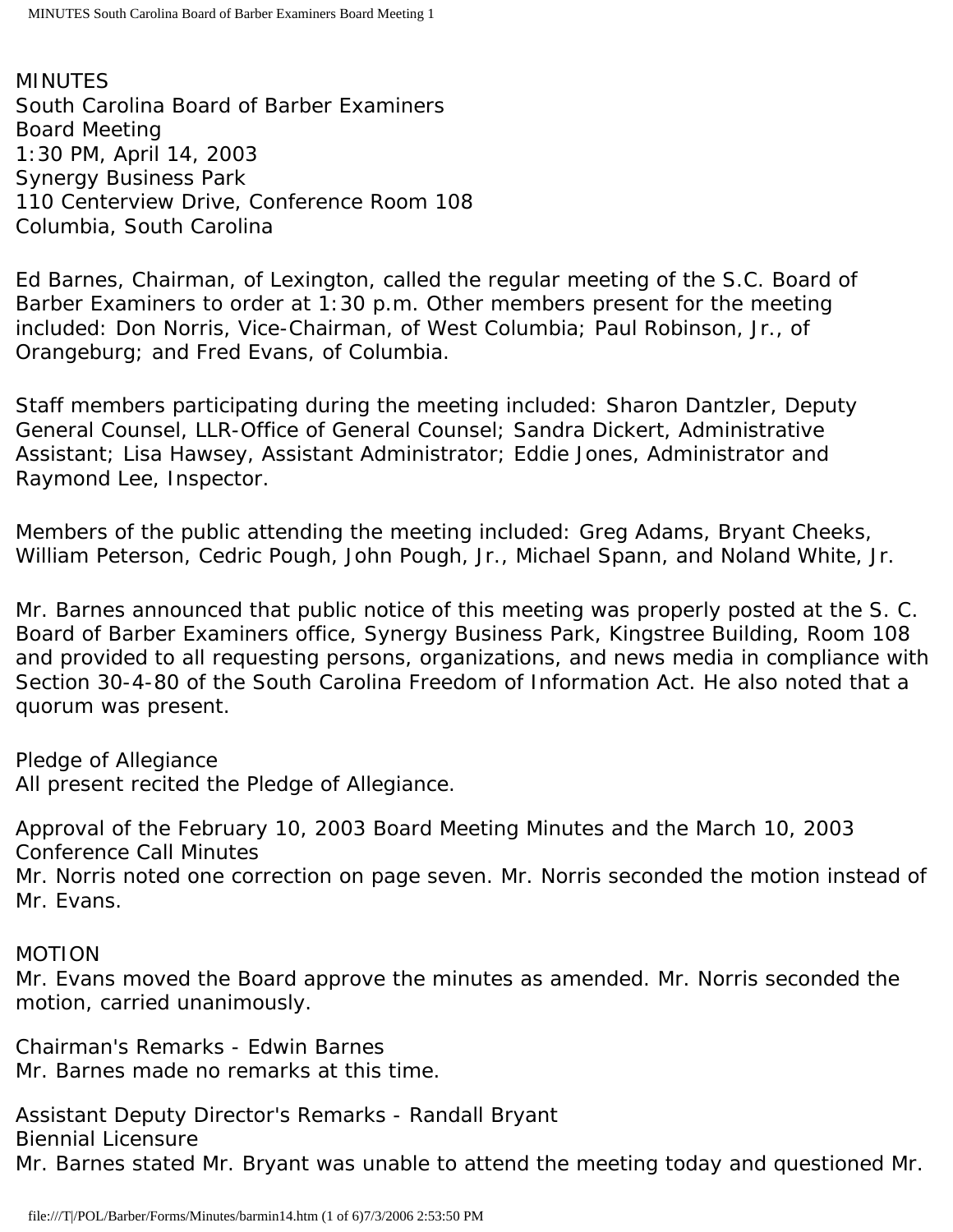Jones regarding biennial licensure.

# Rewriting of Barber Regulations

Mr. Barnes questioned Mr. Jones regarding the rewriting of the regulations. Mr. Jones replied rewriting the regulations would probably entail a session to include the Board, staff, the association and anyone in the industry to review the regulations. He understands the session would probably be held in early summer. Mr. Barnes asked why the session would be held in early summer. Ms. Dantzler stated that the Administrative Procedures Act states that a Notice of Drafting should be posted between May and September regarding regulations, otherwise it would not get done.

Administrator's Remarks, For Information - Eddie Jones Exam Results for February 2003 and March 2003 The members were presented with the exam results for the months of February 2003 and March 2003. (These exam results are herewith attached and hereby become a permanent part of this record.)

Advisory Opinions, If Needed, Office of General Counsel There were no advisory opinions given during the April 14, 2003 meeting.

Legislative Update, If Needed, Legislative Liaison Office

Mr. Jones stated there are two pieces of legislation pending: one is a proviso attached to the budget bill, located in 1B, paragraph 50.11, that would allow cosmetologists, nail technicians and estheticians to work in barbershop and the other is a bill, #3725, that relates to biennial licensure.

Mr. Barnes stated the legislature had indicated they would not attach anything in detail to the budget bill; however, they have obviously lied and done so.

Ratification of Mail Ballot

Approval of Third Student Permit for Alford Stone (Approved)

On February 5, 2003 the Board received a request from Mr. Alford Stone requesting the Board approve a third student permit. Mr. Stone's request for a third student permit is a result of the initial barbershop relocating and Mr. Stone having to obtain a second student permit to continue OJT. The second permit expired February 28, 2003. Mr. Stone's request was received too late to be included on the agenda for the February 10, 2003 meeting agenda and since the Board would not meet again until April 14, 2003 the members were mailed the pertinent information, along with a mail ballot and asked to cast their vote of approval or disapproval in this matter. The Board was notified that the ballot would be ratified at the April 14, 2003 meeting. The Board voted to approve the third student permit by a majority vote. Mr. Barnes disapproved the request.

## MOTION

Mr. Norris moved to approve the mail ballot. The motion was seconded by Mr. Robinson and unanimously carried.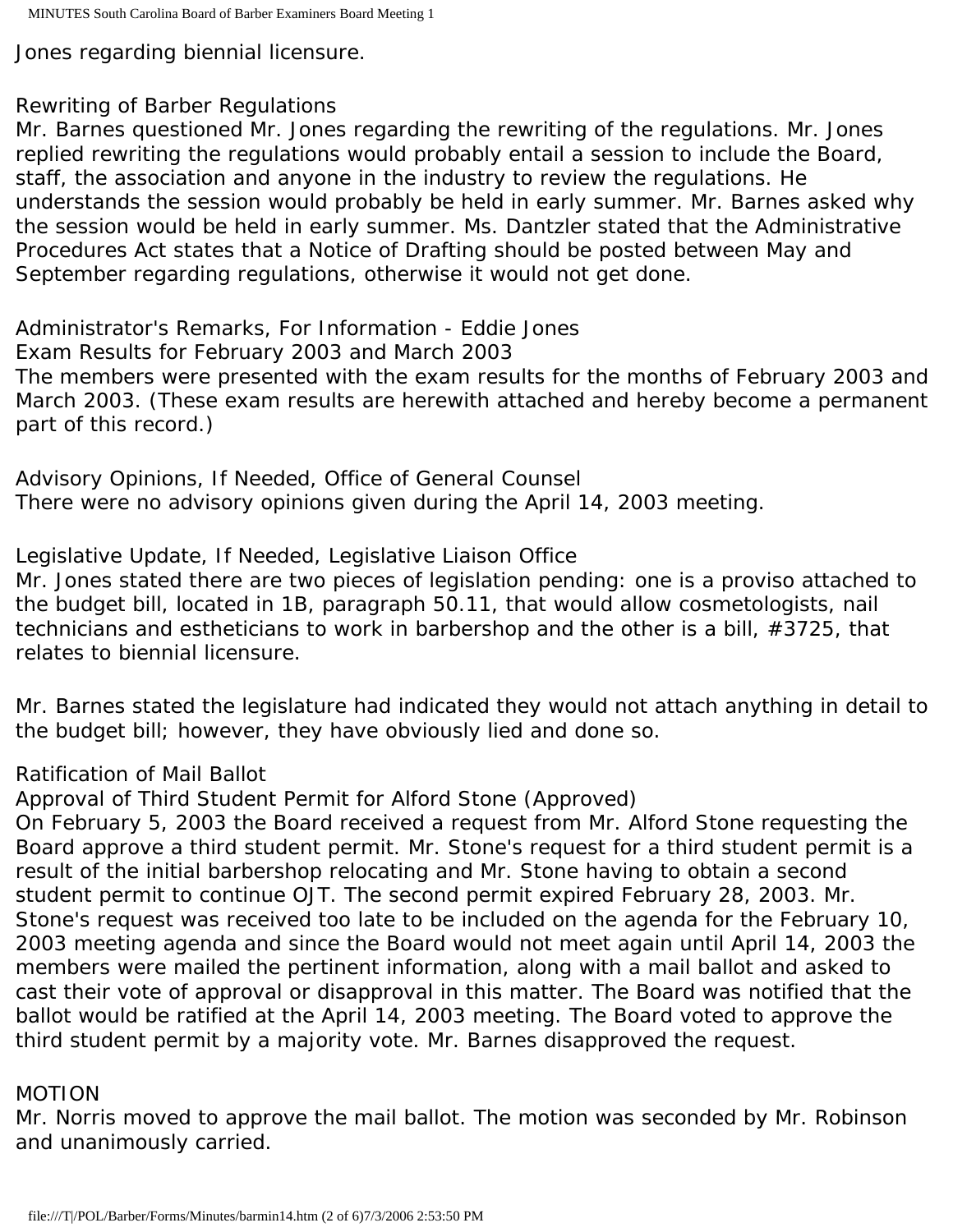#### Unfinished Business

There was no unfinished business to be discussed during the April 14, 2003 meeting.

# New Business

1. Approval of Third Student Permit

## a. Cedric Pough

During the October 14, 2002 meeting the Board approved granting Mr. Pough 1,203 hours he acquired at Tolliver's Barber College. During that meeting Mr. Pough indicated he would be completing the OJT program under Katherine Kelly. He has now determined he would learn better in a school atmosphere and would like to attend Wood's Barber College.

Mr. Cedric Pough appeared before the Board at this time. He stated the rate in which he had to learn during OJT was not suitable to him and feels he would learn better in a barber school.

## MOTION

Mr. Robinson made a motion, seconded by Mr. Norris and unanimously carried, that the Board approve Mr. Pough's request for a third student permit to attend Wood's Barber College.

A brief discussion ensued regarding a student attending a barber college, then studying in OJT and back to attending a barber college.

b. Noland White, Jr.

Mr. White would like to request the Board approve a third student permit to complete his barber training.

Noland White, Jr. appeared before the Board at this time. He stated he began OJT at Style Trends in 1997 and had to quit due to going through a divorce. He believes he accumulated over 600 hours. He began a new job, had to change shifts and had to quit OJT. He indicated he obtained a second permit to train in OJT in Mr. Belk's shop. He said he was cutting hair in Mr. Belk's shop in January 2001; however, he did not attend an OJT meeting until February 2001.

Mr. White presented the Board with his copies of his monthly reports while he was in OJT training with Mr. Melvin Belk. Mr. Lee reviewed these reports and stated the records are for February 2001 through May 2001 and total 590 hours.

## c. Gregory Adams

Gregory Adams appeared before the Board at this time. He stated he has been working in a barbershop one day a week under his father, a licensed OJT instructor and has acquired approximately 680 hours. He further stated should he be granted a third student permit he would be working more hours to ensure he would complete the hours needed prior to the expiration of this permit.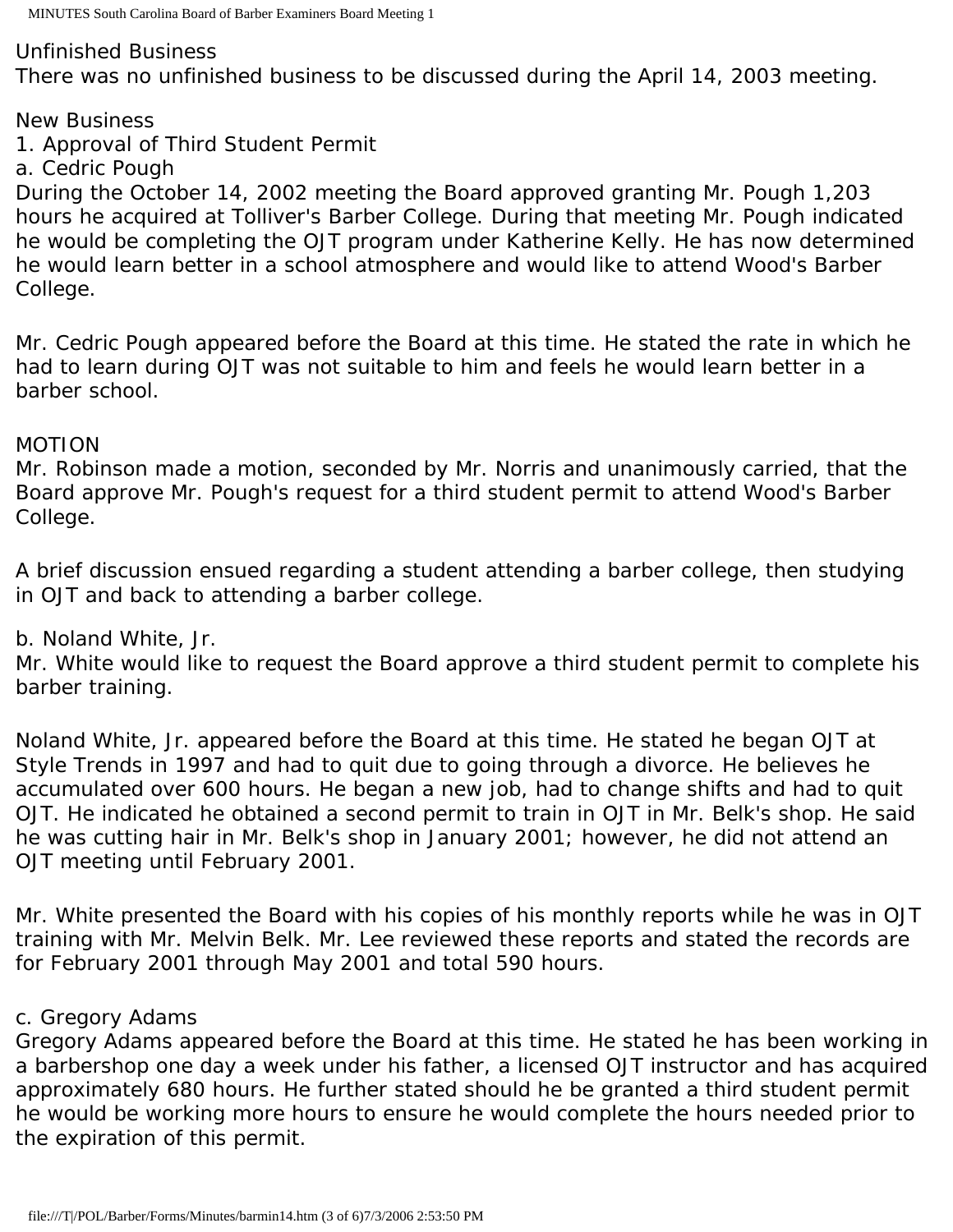A discussion ensued regarding whether a student in OJT was attending a barber school. Ms. Dantzler stated the regulations indicate a student in a barber school may attend on a part time basis of twenty hours per week.

#### MOTION

Mr. Robinson moved the Board grant Mr. Adams' request for a third student permit. The motion was seconded by Mr. Norris and unanimously carried.

## Noland White, Jr. (continued)

Ms. Hawsey checked staff's records and stated Mr. Belk did not disseminate transcripts to staff regarding Mr. White. She indicated staff's records indicate Mr. White has 590 hours from Style Trends Barber College.

During Mr. White's testimony it was discovered he may have a valid complaint regarding Mr. Belk. The Board directed staff to obtain a written complaint from Mr. White and to begin an investigation in this matter.

## MOTION

Mr. Evans moved to grant Mr. White 1,180 hours and a third student permit to obtain the remaining 320 hours. Mr. Robinson seconded the motion, which carried unanimously.

2. Request to Take Written Exam

a. Michael A. Spann

Mr. Spann attended Tolliver's Barber College during 1997 and 1998. In August 1998 he had acquired 160 hours, which brought him to a total of 1,514 hours. He is requesting the Board grant him the opportunity to take the exam.

Michael Spann appeared before the Board at this time.

## MOTION

Mr. Robinson made a motion, seconded by Mr. Evans and unanimously carried, that the Board allow Mr. Spann take the exam.

3. Approval of Application to Take Apprentice Registered Barber Exam

a. Bryant Fitzgerald Cheeks

Mr. Cheeks has submitted an application and fee to take the apprentice registered barber exam. He answered yes to the question pertaining to being arrested and/or convicted of a crime involving federal, state or local law. Mr. Cheeks has been arrested and convicted for domestic violence and failure to return rented object. He has also been convicted of possession of, manufacturing, selling and distribution of crack cocaine, and distribution of crack within the proximity of a school.

Bryant Cheeks appeared before the Board at this time. Mr. Cheeks stated he pled guilty to possession of and distributing of drugs in the close proximity of a school and served his time in a work release prison. He further stated he completed his probation in March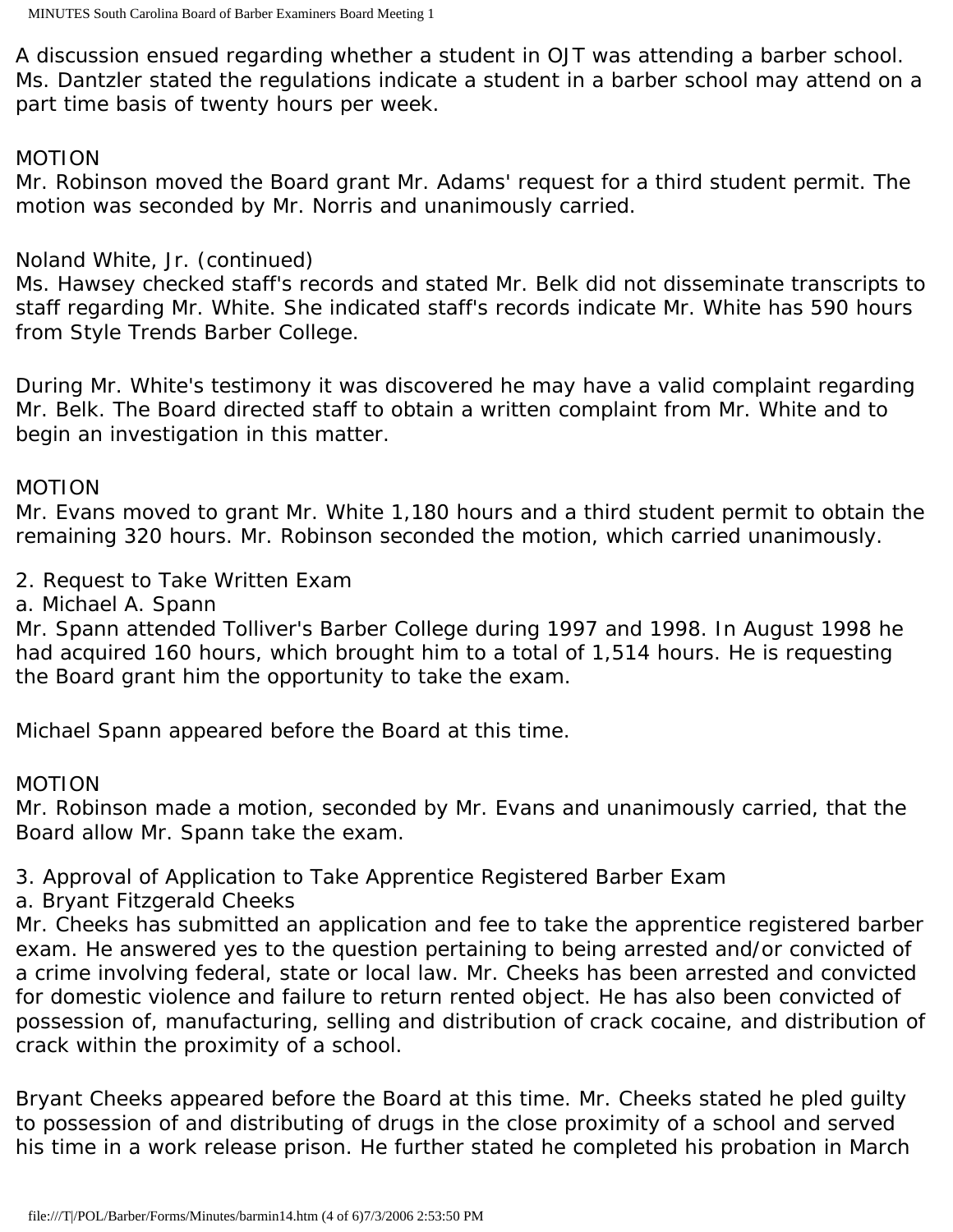2003.

The Board determined it would discuss this matter in executive session.

4. Review/Approval of Request to Accept Statement of Verification

a. William L. Peterson

Mr. William L. Peterson is requesting the Board approve a statement from Thomas Smith, a barber, verifying he worked under George J. Peterson, in a shop owned by Mr. Thomas Smith from January 1982 through June 1983. Mr. William Peterson did not obtain licensure following his OJT training and would now like to obtain that licensure.

Mr. William Peterson appeared before the Board at this time.

The Board determined it would discuss this matter in executive session.

5. Request to Take 400-Hour Refresher Course

a. Dana Lee Bethel

Ms. Hawsey stated Mr. Dana Lee Bethel has indicated he held a barber license from 1968 through 1974. She further stated he is requesting the Board send a letter to the Nevada Barber Board indicating he was licensed during that period and to verify he had completed 1,200 hours of training in barber college in 1968. She noted that 1,200 hours of training was required in 1968. (She has a copy of Mr. Bethel's diploma, however, it does not the hours of training.) She went on to say staff's records do not go back to that time frame.

The Board determined it would discuss this matter in executive session.

Discussion Items

Discussion of Nail Technicians Working in Barbershops

Ms. Tiffany Moseley appeared before the Board at this time to discuss nail technicians working in barbershops. Ms. Moseley owns a barbershop and is a licensed master hair care specialist. She indicated she had previously had manicurists doing acrylic nails.

Public Comments

Mr. Evans stated the Board directed him to contact Woods Barber College regarding their move to a new location. He further stated he contacted the school in the months of December 2002, January 2003 and February 2003 has not yet moved and probably will not move now.

Mr. Jones stated Mr. Bryant indicated the Board may pursue having the national convention in South Carolina in 2006.

Executive Session

The Board entered executive session to seek legal advice.

Return to Public Session to Report on Executive Session